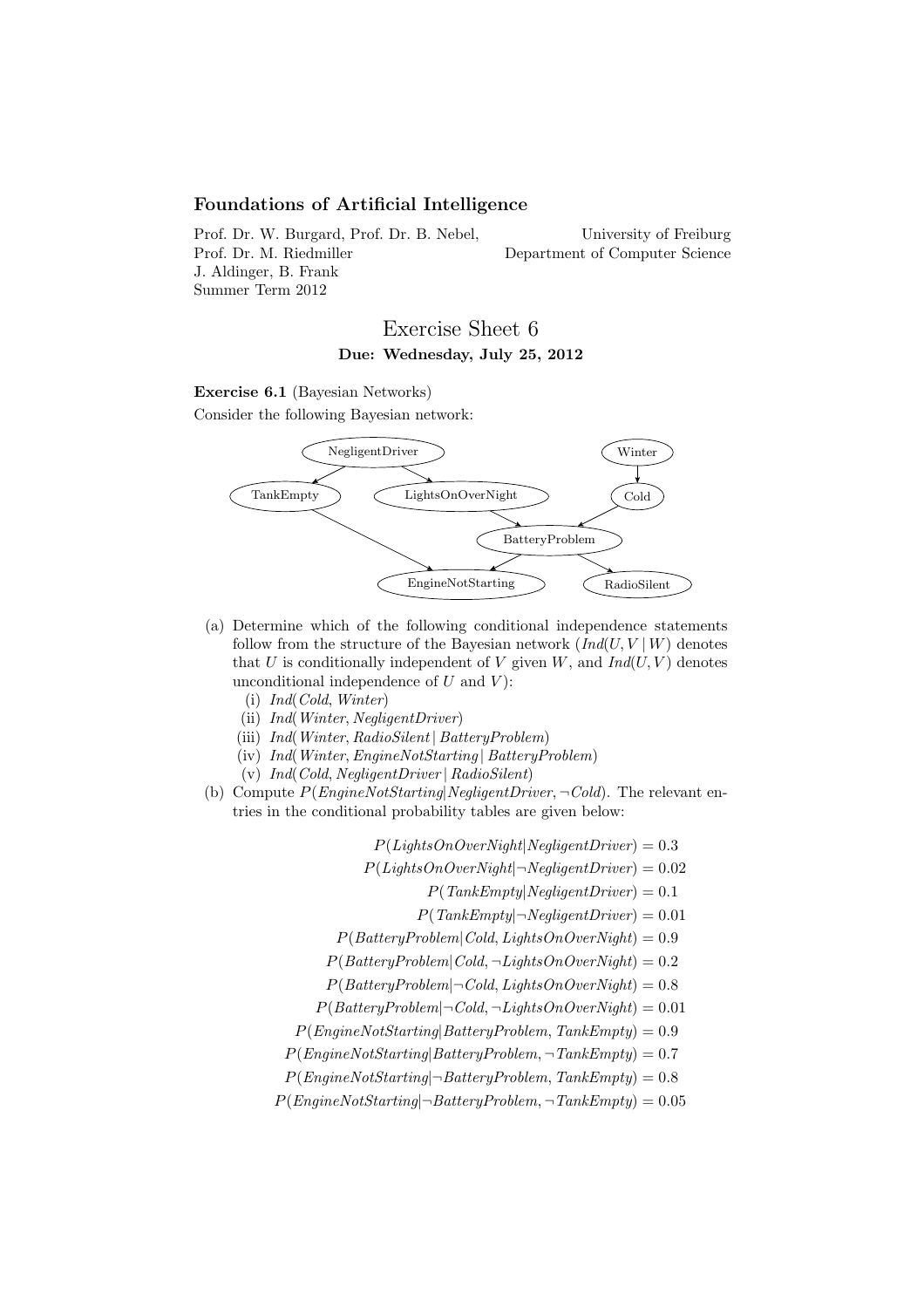### Exercise 6.2 (Conditional probabilities)

Suppose you are given a bag containing n unbiased coins, out of which  $n-1$ are normal, with heads on one side and tails on the other, whereas one coin is a fake, with heads on both sides.

- (a) Suppose you reach into the bag, pick out a coin uniformly at random, flip it, and get a head. What is the (conditional) probability that the coin you chose is the fake coin?
- (b) Suppose you continue flipping the coin for a total of  $k$  times after picking it and see  $k$  heads. Now what is the conditional probability that you picked the fake coin?
- (c) Suppose you wanted to decide whether the chosen coin was fake by flipping it  $k$  times. The decision procedure returns FAKE if all  $k$  flips come up heads, otherwise it returns NORMAL. What is the (unconditional) probability that this procedure makes an error?

## Exercise 6.3 (Value iteration algorithm)

Consider the following grid world. The  $u$  values specify the utilities after convergence of the value iteration and  $r$  is the reward associated with a state. Assume that  $\gamma = 1$  and that an agent can perform four possible actions: **North**, South, East und West. With probability 0.7 the agent reaches the intended state, with probability 0.2 it moves to the right of the intended direction, and with probability 0.1 to the left.

|  | $u = 8   u = 15   u = 12  $ |
|--|-----------------------------|
|  | $u=2   r=2   u=10  $        |
|  | $u = 7   u = 16   u = 11  $ |

Which is the best action an agent can execute if he is currently in the center state of the grid world? Justify your answer. Which utility does the center state have?

#### Exercise 6.4 (Policy iteration algorithm)

Let  $\gamma = 0.5$  and let there be only the actions **East** and **West**. With probability 0.9 the agent reaches the intended state (or stays where he was, if the action would move him out of the grid), and with probability 0.1 he moves in the opposite direction. The reward in the three western states is −0.05 each.